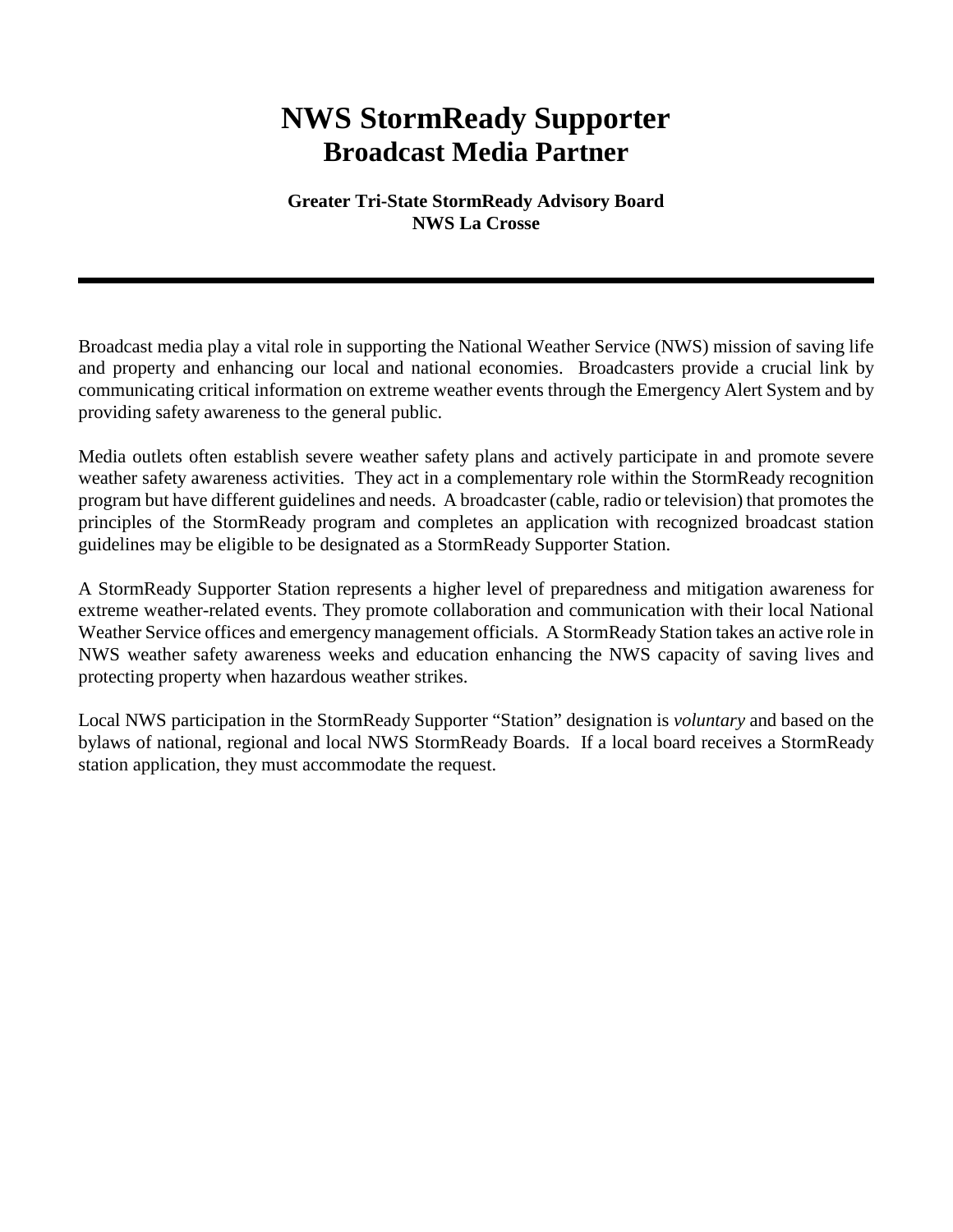

## *Note: Please do not write in shaded areas.*

| <b>BROADCAST STATION INFORMATION</b> |  |        |                   |                     |                                   |  |   |              |
|--------------------------------------|--|--------|-------------------|---------------------|-----------------------------------|--|---|--------------|
| <b>Station Name:</b>                 |  |        |                   |                     |                                   |  |   |              |
| <b>Station Call Letters:</b>         |  |        |                   |                     |                                   |  |   |              |
| Type:                                |  | $\Box$ | <b>Television</b> | П                   | <b>Radio</b>                      |  | Г | <b>Cable</b> |
| <b>Primary Point of Contact</b>      |  |        |                   |                     | <b>Secondary Point of Contact</b> |  |   |              |
| Name:                                |  |        |                   | Name:               |                                   |  |   |              |
| Department:                          |  |        |                   | Department:         |                                   |  |   |              |
| Title:                               |  |        |                   | Title:              |                                   |  |   |              |
| Mailing<br>Address:                  |  |        |                   | Mailing<br>Address: |                                   |  |   |              |
| City:                                |  |        |                   | City:               |                                   |  |   |              |
| State; ZIP:                          |  |        |                   | State; ZIP:         |                                   |  |   |              |
| Phone:                               |  |        |                   | Phone:              |                                   |  |   |              |
| e-mail:                              |  |        |                   | e-mail:             |                                   |  |   |              |

**Which NWS offices are within the viewing / listening area of the Broadcast Station? (Television or Radio)**

## **Which NWS offices are within operating area of the Cable Station?**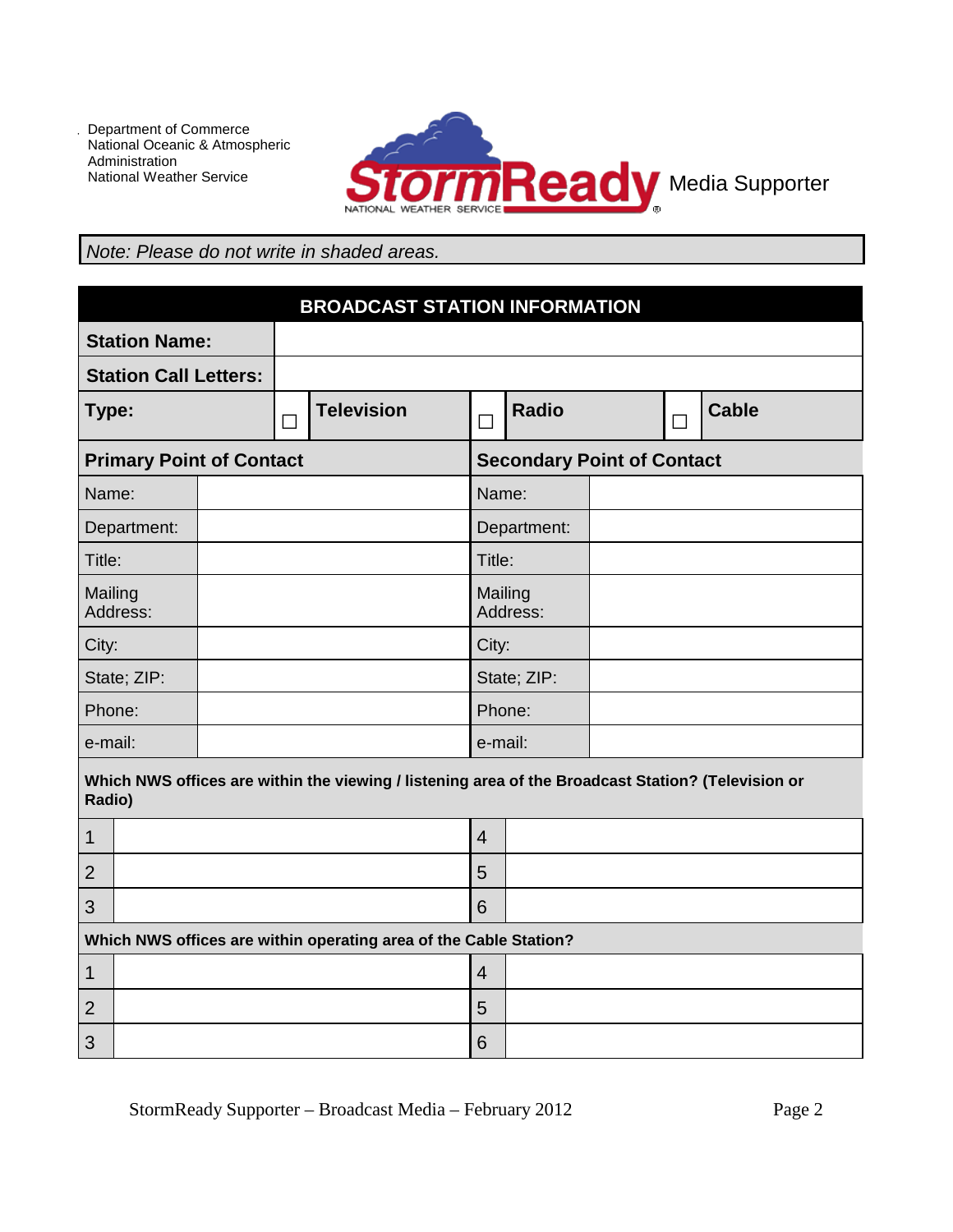

| <b>Guideline 1:</b><br><b>STATION WEATHER OPERATIONS</b>                                                                                      |            |                 |
|-----------------------------------------------------------------------------------------------------------------------------------------------|------------|-----------------|
|                                                                                                                                               |            | <b>Verified</b> |
| Does the Broadcast Station have a written hazardous weather operations plan?                                                                  | $\Box$ Yes | $\Box$ Verf     |
| Does the Broadcast Station operate 24-hours a day?<br>(Must answer yes if Television Station Market Size within the top 125 - Nielsen Rating) | $\Box$ Yes | $\Box$ Verf     |
| If 24 hour/day operation, does the Station have Broadcast staff on at all times?<br>(Informational purposes only)                             | $\Box$ Yes | $\Box$ No       |
| If no, what hours do you operate?                                                                                                             |            |                 |
| Does the Broadcast Station have backup power at their studio facilities which can<br>operate for at least 12 hours?                           | $\Box$ Yes | $\Box$ Verf     |
| If no, what contingency plans do you have for getting emergency information to the public?                                                    |            |                 |
|                                                                                                                                               |            |                 |
|                                                                                                                                               |            |                 |
|                                                                                                                                               |            |                 |
|                                                                                                                                               |            |                 |
|                                                                                                                                               |            |                 |
|                                                                                                                                               |            |                 |
| Does the Broadcast Station have backup power at transmitter locations for at least<br>12 hours?                                               | $\Box$ Yes | $\Box$ Verf     |
| If no, what contingency plans do you have for getting emergency information to the public?                                                    |            |                 |
|                                                                                                                                               |            |                 |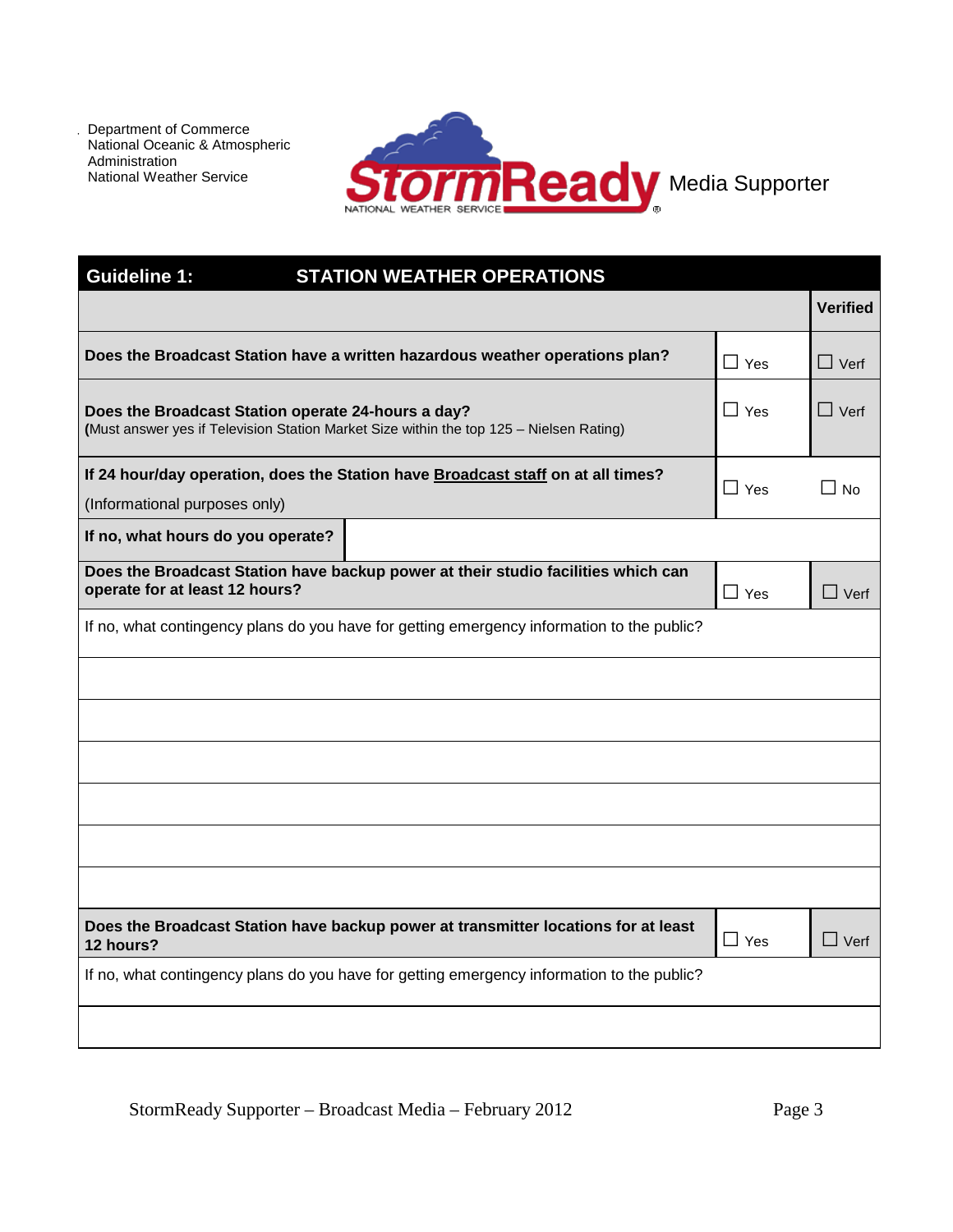

| Does the TV Broadcast Station or Cable Station have written plans to broadcast all<br>$\Box$ Yes<br>of the following NWS Watches, Warnings and Advisories? |                                                                                                                   |  | $\Box$ Verf |             |  |
|------------------------------------------------------------------------------------------------------------------------------------------------------------|-------------------------------------------------------------------------------------------------------------------|--|-------------|-------------|--|
| Watches: Severe Thunderstorm, Tornado, Winter Storm, Blizzard, High Wind, Excessive Heat                                                                   |                                                                                                                   |  |             |             |  |
|                                                                                                                                                            | Warnings: Severe Thunderstorm, Tornado, Winter Storm, Blizzard,, Ice Storm, Wind Chill, High Wind, Excessive Heat |  |             |             |  |
| Advisories: Winter Weather, Freezing Rain, Wind Chill, Heat                                                                                                |                                                                                                                   |  |             |             |  |
| Does the Broadcast Station have written plans on when to break into normal<br>broadcasting for weather events?                                             |                                                                                                                   |  | $\Box$ Yes  | $\Box$ Verf |  |
| <b>List Weather Events Below:</b>                                                                                                                          |                                                                                                                   |  |             |             |  |
| $\mathbf{1}$                                                                                                                                               | 6                                                                                                                 |  |             |             |  |
| 2                                                                                                                                                          | $\overline{7}$                                                                                                    |  |             |             |  |
| 3                                                                                                                                                          | 8                                                                                                                 |  |             |             |  |
| $\overline{4}$                                                                                                                                             | 9                                                                                                                 |  |             |             |  |
| 5                                                                                                                                                          | 10                                                                                                                |  |             |             |  |
| Does the TV Broadcast Station or Cable Station run crawler messages or other<br>$\Box$ Yes<br>displays with NWS weather warning information?               |                                                                                                                   |  |             | $\Box$ Verf |  |
| <b>List Weather Events Below:</b>                                                                                                                          |                                                                                                                   |  |             |             |  |
| 1                                                                                                                                                          | 6                                                                                                                 |  |             |             |  |
| 2                                                                                                                                                          | $\overline{7}$                                                                                                    |  |             |             |  |
| 3                                                                                                                                                          | 8                                                                                                                 |  |             |             |  |
| $\overline{4}$                                                                                                                                             | 9                                                                                                                 |  |             |             |  |
| 5                                                                                                                                                          | 10                                                                                                                |  |             |             |  |
| What is the Station policy for training Broadcast staff regarding airing and promotion of weather<br>information? (Information purposes only)              |                                                                                                                   |  |             |             |  |
| <b>Brief Explanation:</b>                                                                                                                                  |                                                                                                                   |  |             |             |  |
|                                                                                                                                                            |                                                                                                                   |  |             |             |  |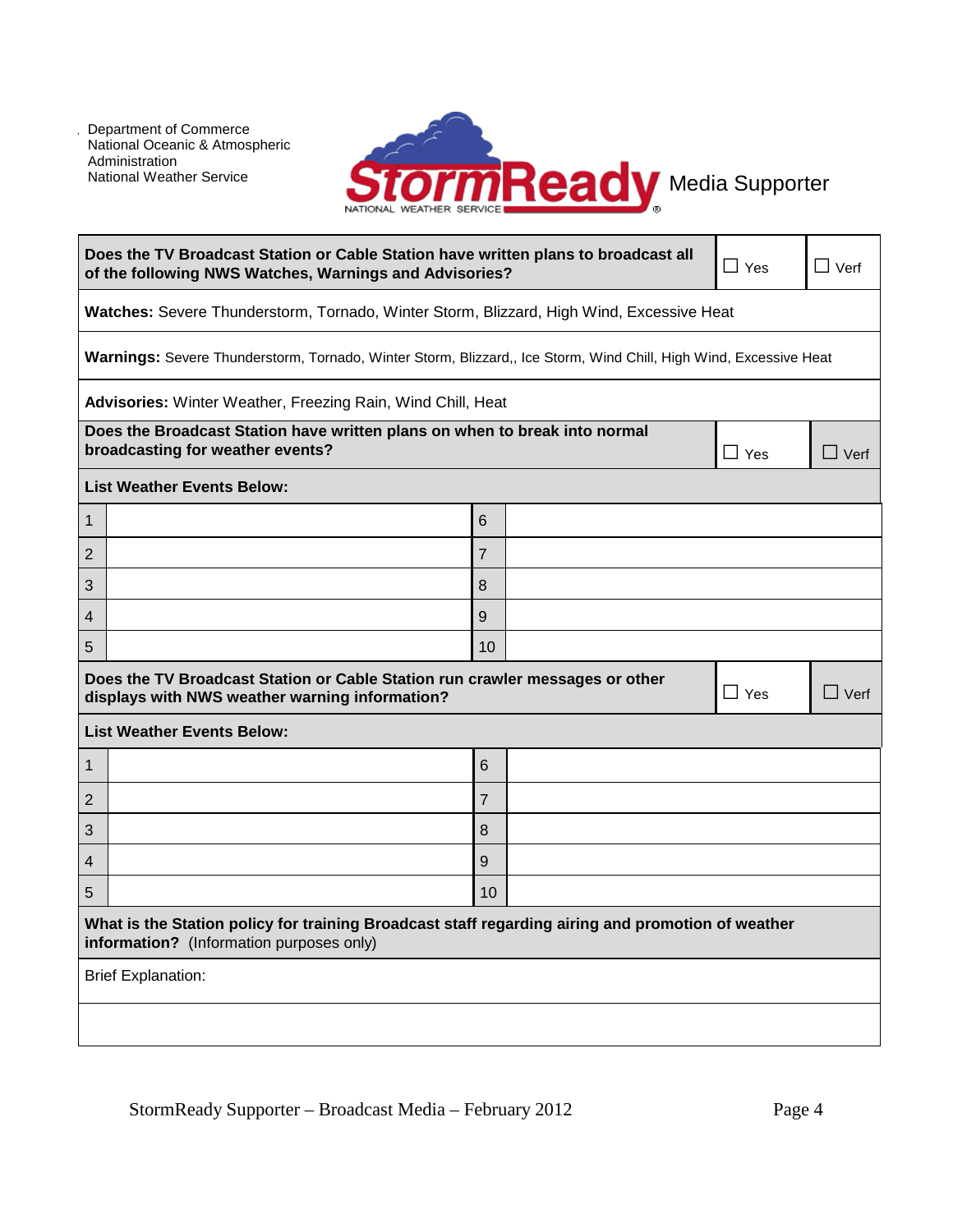

|              | Does the Broadcast Station have at least 4 different ways to receive NWS warnings<br>& products?                                                                                                           |                |                                                                   | $\Box$ Yes | $\Box$ Verf |  |  |  |
|--------------|------------------------------------------------------------------------------------------------------------------------------------------------------------------------------------------------------------|----------------|-------------------------------------------------------------------|------------|-------------|--|--|--|
|              | <b>Please list below:</b><br>Examples may include AP Wire, Paid Weather Consultant, Internet, EAS, NOAA Weather Radio, The Weather<br>Channel, NWSChat etc.                                                |                |                                                                   |            |             |  |  |  |
| $\mathbf{1}$ |                                                                                                                                                                                                            | 6              |                                                                   |            |             |  |  |  |
| 2            |                                                                                                                                                                                                            | $\overline{7}$ |                                                                   |            |             |  |  |  |
| 3            |                                                                                                                                                                                                            | 8              |                                                                   |            |             |  |  |  |
| 4            |                                                                                                                                                                                                            | 9              |                                                                   |            |             |  |  |  |
| 5            | What weather monitoring systems does the Broadcast Station have which might assist in severe weather                                                                                                       | 10             |                                                                   |            |             |  |  |  |
|              | (Informational purposes only) (Note whether on-site or remote)<br>operations?                                                                                                                              |                |                                                                   |            |             |  |  |  |
|              | Anemometer                                                                                                                                                                                                 | $\Box$         | <b>NWS Cooperative Observers</b>                                  |            |             |  |  |  |
|              | Rain Gauge                                                                                                                                                                                                 | $\Box$         | CoCoRaHS - Community Collaborative Rain, Hail<br>and Snow Network |            |             |  |  |  |
|              | <b>Temperature Source</b>                                                                                                                                                                                  | П              | Other:                                                            |            |             |  |  |  |
|              | <b>On-site Weather Station</b>                                                                                                                                                                             | П              | Other:                                                            |            |             |  |  |  |
|              | <b>Locally Owned Radar</b>                                                                                                                                                                                 | Other:<br>П    |                                                                   |            |             |  |  |  |
|              | Does the Broadcast Station operate a remote weather station network?<br>$\Box$ Yes<br><b>No</b><br>Examples: schools, businesses, volunteer groups, mobile vehicles, etc. (Informational<br>purposes only) |                |                                                                   |            |             |  |  |  |

StormReady Supporter – Broadcast Media – February 2012 Page 5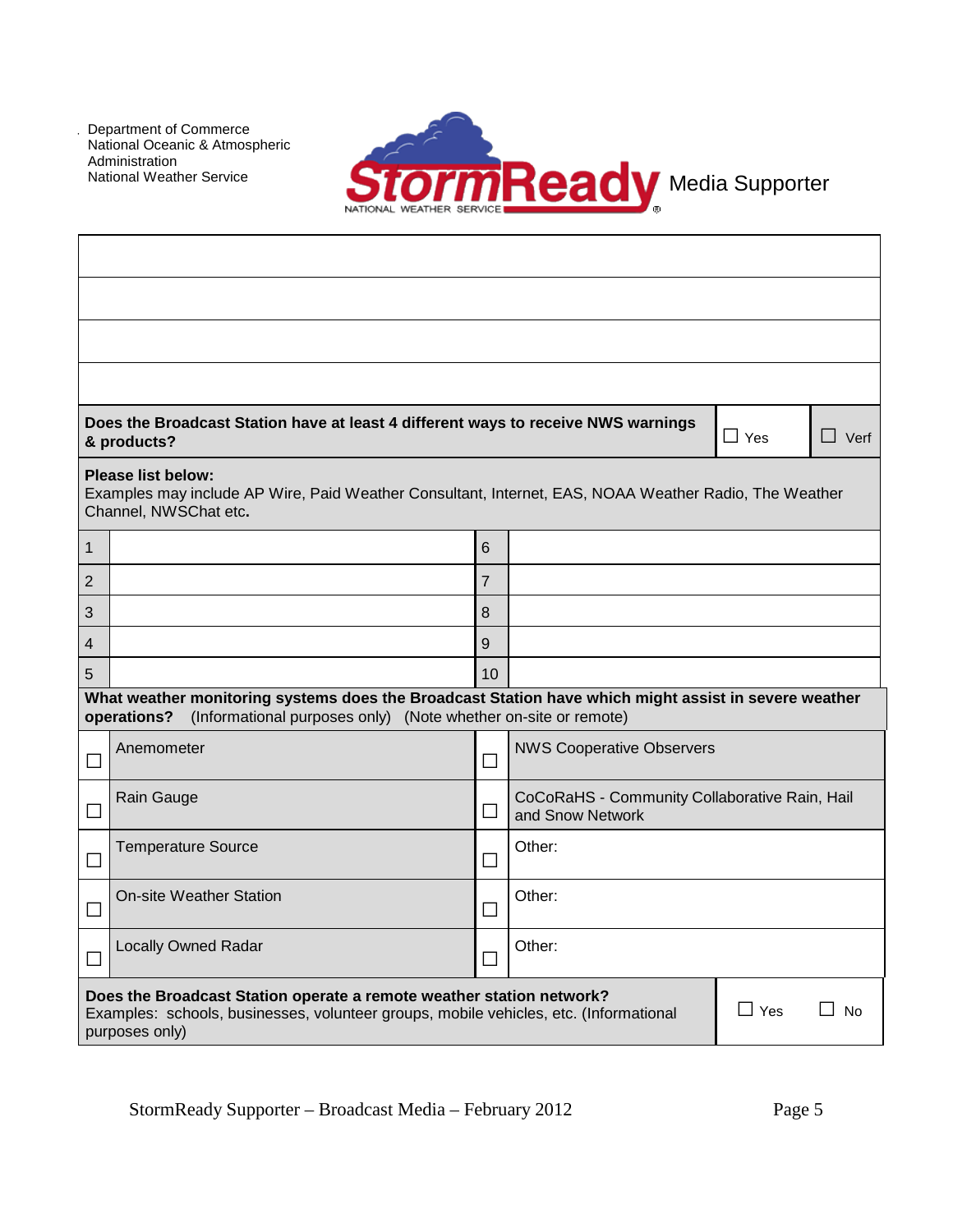

| If so, does the Broadcast Station share the data with their local NWS Office(s)?                              | Yes        | Verf        |  |  |  |
|---------------------------------------------------------------------------------------------------------------|------------|-------------|--|--|--|
| Explain what types of info, where located and how shared:                                                     |            |             |  |  |  |
|                                                                                                               |            |             |  |  |  |
|                                                                                                               |            |             |  |  |  |
|                                                                                                               |            |             |  |  |  |
|                                                                                                               |            |             |  |  |  |
| Does the Broadcast Station staff visit their local NWS WFO(s) at least annually?<br>$\Box$ Yes<br>$\Box$ Verf |            |             |  |  |  |
| Date(s):                                                                                                      |            |             |  |  |  |
| Does the NWS WFO(s) visit the local Broadcast Station at least annually?                                      | $\Box$ Yes | $\Box$ Verf |  |  |  |
| Date(s):                                                                                                      |            |             |  |  |  |
| List any additional explanations below or on a separate sheet of paper                                        |            |             |  |  |  |
|                                                                                                               |            |             |  |  |  |
|                                                                                                               |            |             |  |  |  |
|                                                                                                               |            |             |  |  |  |
|                                                                                                               |            |             |  |  |  |
|                                                                                                               |            |             |  |  |  |
|                                                                                                               |            |             |  |  |  |
|                                                                                                               |            |             |  |  |  |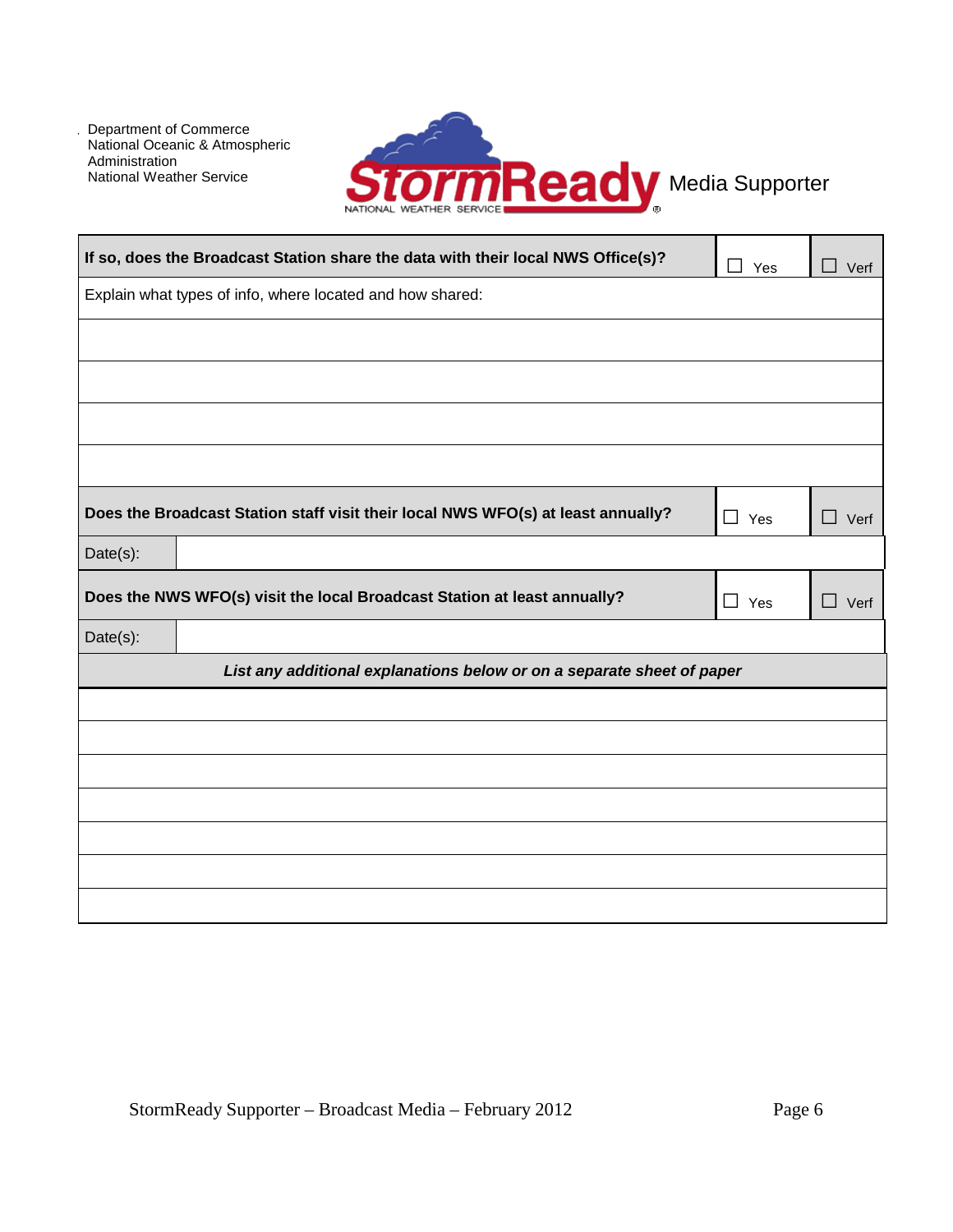

|                 | <b>Guideline 2:</b><br><b>EMERGENCY COMMUNICATION</b> |                                                                                                            |        |                         |            |                |
|-----------------|-------------------------------------------------------|------------------------------------------------------------------------------------------------------------|--------|-------------------------|------------|----------------|
|                 |                                                       | Does the Broadcast Station actively participate in NWSChat?                                                |        |                         | Yes        | $\square$ Verf |
|                 |                                                       |                                                                                                            |        |                         |            |                |
|                 |                                                       | Who is the designated Emergency Alert System (EAS) program manager for the Broadcast Station?              |        |                         |            |                |
| Phone:<br>Name: |                                                       |                                                                                                            |        |                         |            |                |
|                 | Position:                                             |                                                                                                            | Email: |                         |            |                |
|                 |                                                       | Do they participate in local, regional, or state EAS meetings?                                             |        |                         | $\Box$ Yes | $\Box$ Verf    |
|                 |                                                       | Do they have a copy of the latest regional and state EAS plans?                                            |        |                         | $\Box$ Yes | $\Box$ Verf    |
|                 | Date(s):<br>Regional Plan:<br>State Plan(s):          |                                                                                                            |        |                         |            |                |
|                 |                                                       | Is the Broadcast Station a Local Primary EAS Source? What is their Designation?                            |        |                         |            |                |
| $\Box$          |                                                       | Local Primary 1 (LP1)                                                                                      | П      | Local Primary 3 (LP3)   |            |                |
| $\Box$          |                                                       | Local Primary 2 (LP2)                                                                                      | П      | Local Primary 4 (LP4)   |            |                |
| $\Box$          |                                                       | Local Primary 5 (LP5)                                                                                      | П      | Not designated as an LP |            |                |
|                 |                                                       | Does the Broadcast Station have a NOAA Weather Radio for their facilities?                                 |        |                         | $\Box$ Yes | $\Box$ Verf    |
|                 |                                                       | Does the Broadcast Station encoder box directly monitor a NWS NOAA Weather<br><b>Radio transmitter(s)?</b> |        |                         | $\Box$ Yes | $\Box$ Verf    |
|                 | <b>Which NOAA Weather Radio Transmitters?</b>         |                                                                                                            |        |                         |            |                |
| 1               |                                                       |                                                                                                            |        |                         |            |                |
| 2               |                                                       |                                                                                                            |        |                         |            |                |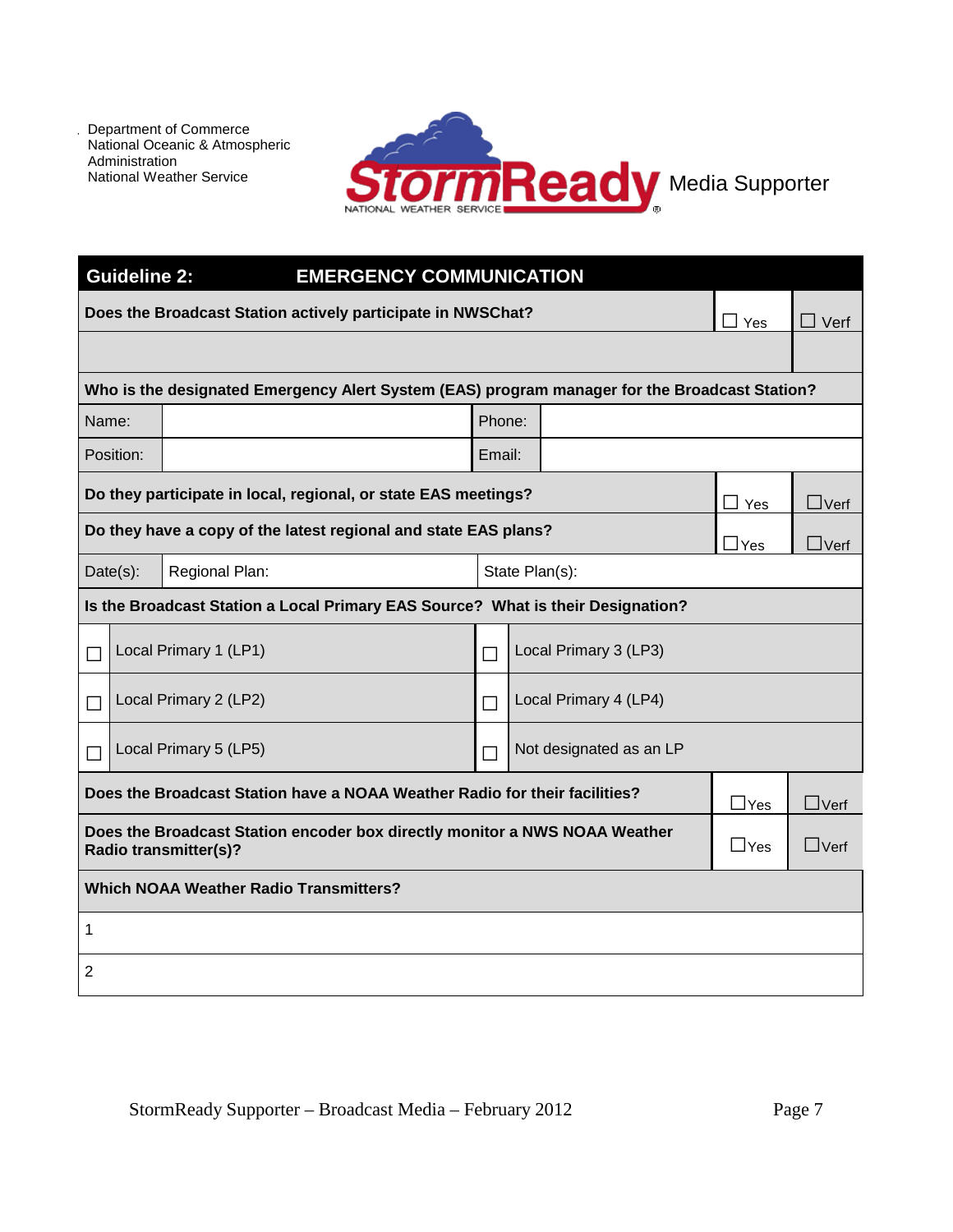

| What does the Broadcast Station activate their EAS system for: |  |  |  |  |
|----------------------------------------------------------------|--|--|--|--|
|                                                                |  |  |  |  |
|                                                                |  |  |  |  |
|                                                                |  |  |  |  |
|                                                                |  |  |  |  |
|                                                                |  |  |  |  |
|                                                                |  |  |  |  |
|                                                                |  |  |  |  |
| What counties does the Broadcast Station EAS activate for?     |  |  |  |  |
|                                                                |  |  |  |  |
|                                                                |  |  |  |  |
|                                                                |  |  |  |  |
|                                                                |  |  |  |  |
|                                                                |  |  |  |  |
|                                                                |  |  |  |  |
|                                                                |  |  |  |  |
|                                                                |  |  |  |  |
| <b>Verification Team Notes:</b>                                |  |  |  |  |
|                                                                |  |  |  |  |
|                                                                |  |  |  |  |
|                                                                |  |  |  |  |
|                                                                |  |  |  |  |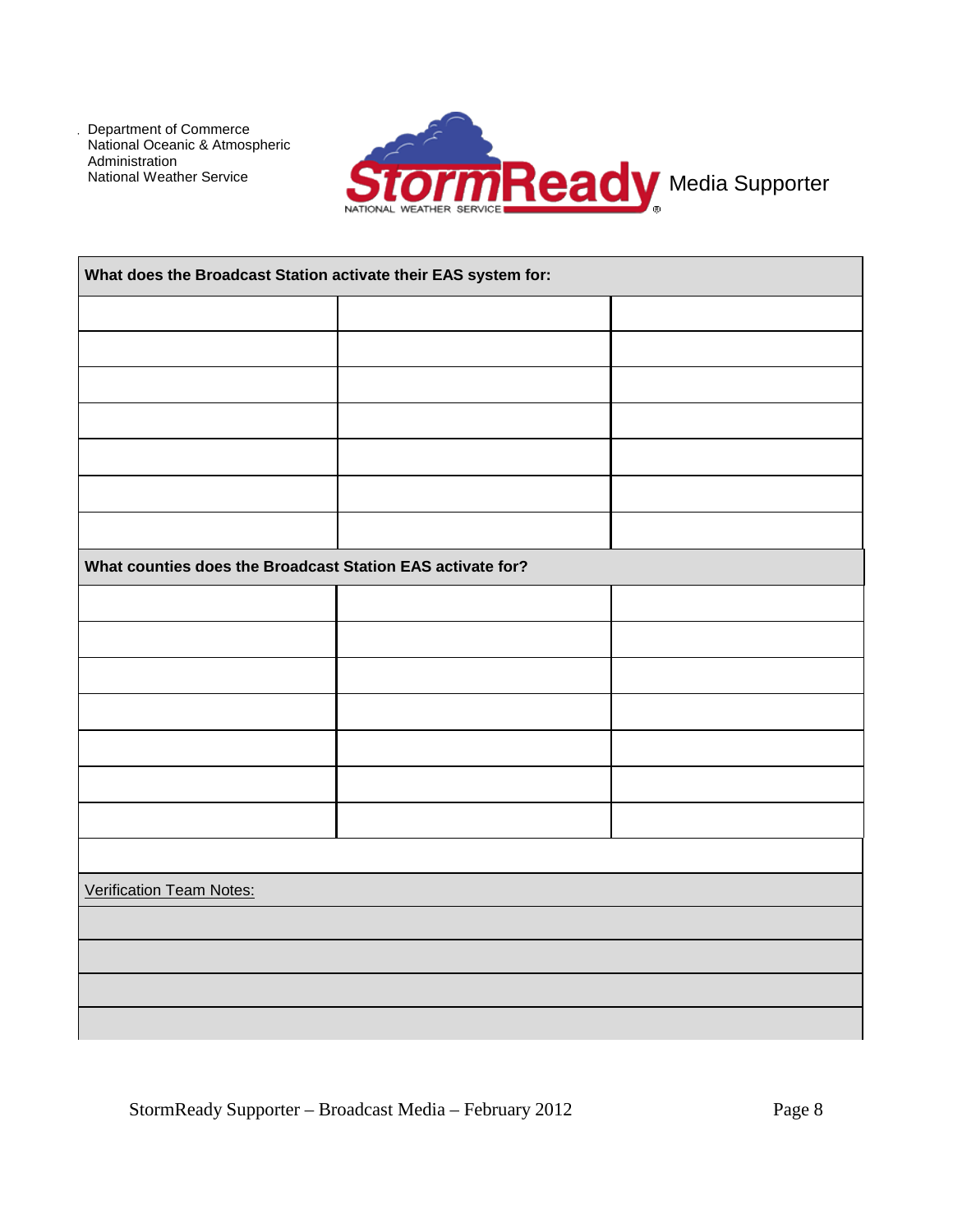

|                     | <b>Guideline 3:</b><br><b>OUTREACH &amp; EDUCATION</b>                                                                                                                                                                                             |              |        |                       |            |                 |
|---------------------|----------------------------------------------------------------------------------------------------------------------------------------------------------------------------------------------------------------------------------------------------|--------------|--------|-----------------------|------------|-----------------|
|                     |                                                                                                                                                                                                                                                    |              |        |                       |            | <b>Verified</b> |
|                     | Does the Broadcast Station staff attend annual training on NWS products and<br>services?                                                                                                                                                           |              |        |                       | $\Box$ Yes | $\Box$ Verf     |
|                     | Does the Broadcast Station actively promote the NWS SKYWARN and Volunteer<br>Spotter programs and associated training sessions when scheduled?<br>By what means?<br>List the frequency (times per day, or week) they conduct one or more activity: |              |        |                       | $\Box$ Yes | $\square$ Verf  |
| Via a web link<br>П |                                                                                                                                                                                                                                                    |              |        |                       |            |                 |
| $\Box$              | On-Air Mention (less than 1 minute)                                                                                                                                                                                                                |              |        |                       |            |                 |
| $\Box$              | On-Air Segment (1 - 3 minutes)                                                                                                                                                                                                                     |              |        |                       |            |                 |
| $\Box$              | <b>Public Service Announcements</b>                                                                                                                                                                                                                |              |        |                       |            |                 |
|                     | Other:                                                                                                                                                                                                                                             |              |        |                       |            |                 |
|                     | Does at least one staff member attend a NWS weather spotter class annually?                                                                                                                                                                        |              |        |                       | $\Box$ Yes | $\Box$ Verf     |
| $Date(s)$ :         |                                                                                                                                                                                                                                                    |              |        |                       |            |                 |
|                     | Does the Broadcast Station promote at least 2 NWS weather hazards safety<br>campaigns annually?                                                                                                                                                    |              |        |                       | $\Box$ Yes | $\Box$ Verf     |
|                     | <b>Which ones?</b>                                                                                                                                                                                                                                 |              |        |                       |            |                 |
| $\Box$              | Flood                                                                                                                                                                                                                                              | $\Box$       |        | <b>Winter Weather</b> |            |                 |
| $\Box$              | Convective Weather (Thunderstorms &<br>Tornadoes)                                                                                                                                                                                                  | $\mathsf{L}$ |        | Lightning             |            |                 |
| $\Box$              | Other:                                                                                                                                                                                                                                             |              | $\Box$ | Other:                |            |                 |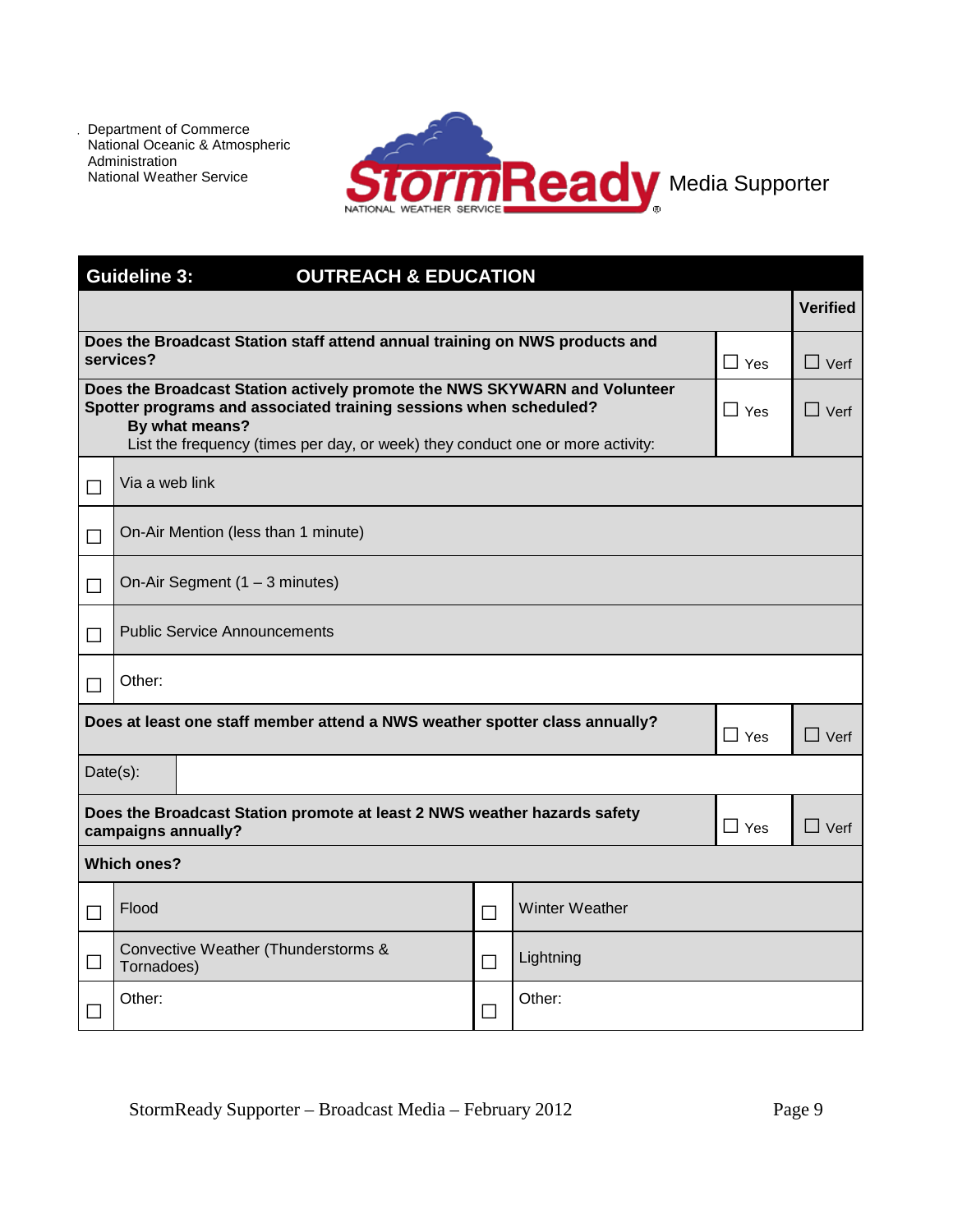7



|                | How does the Broadcast Station promote NWS weather hazards safety campaigns?<br>List the frequency (times per day, or week) they conduct one or more activity: |                                                                                                                                                                                                                   |  |            |             |  |
|----------------|----------------------------------------------------------------------------------------------------------------------------------------------------------------|-------------------------------------------------------------------------------------------------------------------------------------------------------------------------------------------------------------------|--|------------|-------------|--|
| $\Box$         | Via a web link                                                                                                                                                 |                                                                                                                                                                                                                   |  |            |             |  |
| $\Box$         | On-Air Mention (less than 1 minute)                                                                                                                            |                                                                                                                                                                                                                   |  |            |             |  |
| □              | On-Air Segment (1 - 3 minutes)                                                                                                                                 |                                                                                                                                                                                                                   |  |            |             |  |
| $\Box$         |                                                                                                                                                                | <b>Public Service Announcements</b>                                                                                                                                                                               |  |            |             |  |
| $\Box$         | Sunday morning public forum shows etc.                                                                                                                         |                                                                                                                                                                                                                   |  |            |             |  |
| $\Box$         | Other:                                                                                                                                                         |                                                                                                                                                                                                                   |  |            |             |  |
|                | activities annually?                                                                                                                                           | Does the Broadcast Station conduct at least 5 community weather safety outreach                                                                                                                                   |  | $\Box$ Yes | $\Box$ Verf |  |
|                | <b>Please list below:</b>                                                                                                                                      | Examples may include: fair booth, farm/recreation shows, community presentation, local emergency planning<br>committee meeting, emergency alert system meeting, school presentation, university presentation etc. |  |            |             |  |
|                | <b>Date</b>                                                                                                                                                    | <b>Topic</b>                                                                                                                                                                                                      |  | Location   |             |  |
| 1              |                                                                                                                                                                |                                                                                                                                                                                                                   |  |            |             |  |
| $\overline{2}$ |                                                                                                                                                                |                                                                                                                                                                                                                   |  |            |             |  |
| 3              |                                                                                                                                                                |                                                                                                                                                                                                                   |  |            |             |  |
| 4              |                                                                                                                                                                |                                                                                                                                                                                                                   |  |            |             |  |
| 5              |                                                                                                                                                                |                                                                                                                                                                                                                   |  |            |             |  |
|                |                                                                                                                                                                |                                                                                                                                                                                                                   |  |            |             |  |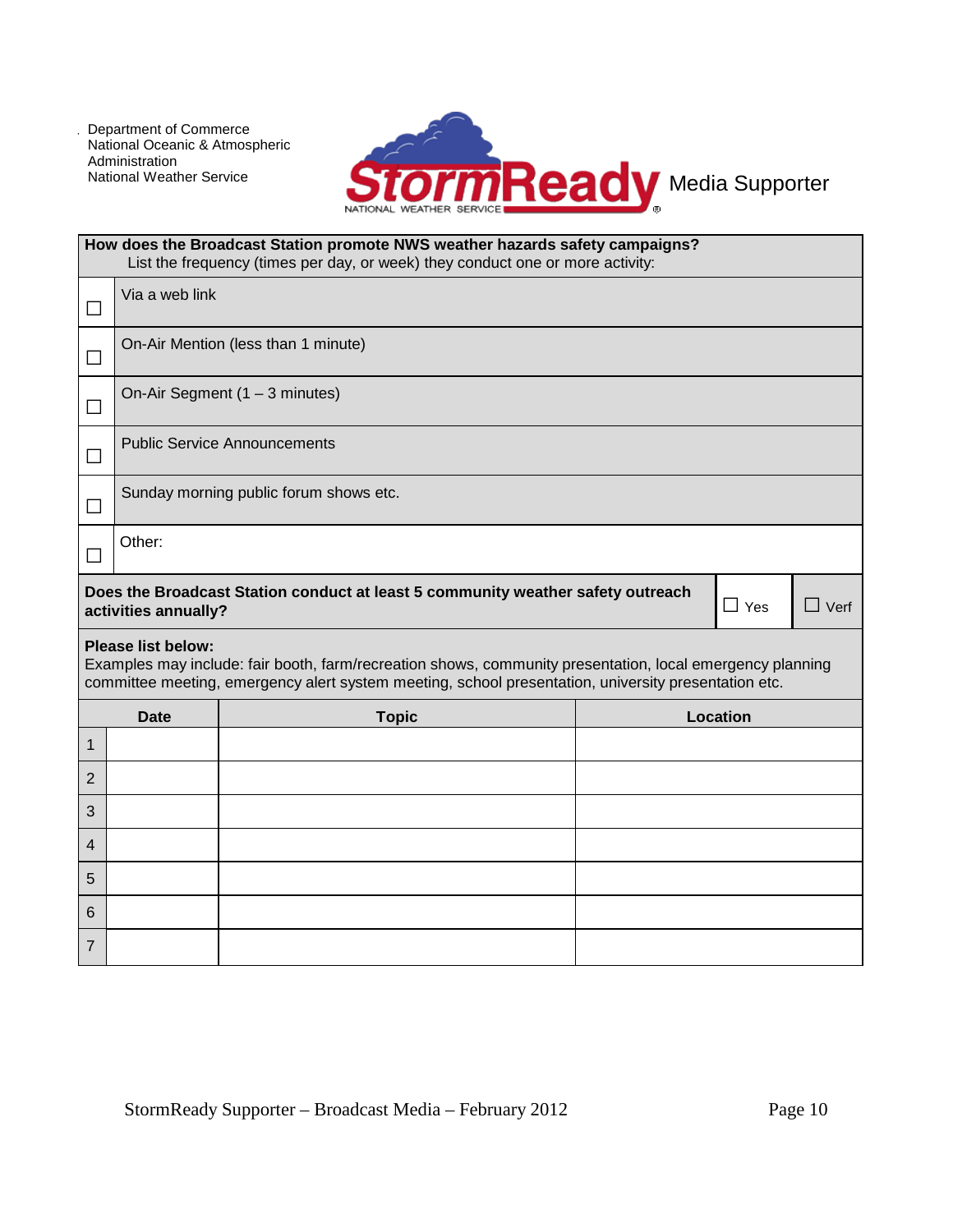

|                | period) Please list below:                                                                                                                                                                                           | Does the Broadcast Station (at least one staff member) participate in at least 2<br>weather training opportunities / weather tele-training seminars / Webinars / media<br>workshops annually at their local NWS office(s)? (Or at least 6 during a three year                                                  | $\Box$ Yes      | $\Box$ Verf    |  |  |
|----------------|----------------------------------------------------------------------------------------------------------------------------------------------------------------------------------------------------------------------|----------------------------------------------------------------------------------------------------------------------------------------------------------------------------------------------------------------------------------------------------------------------------------------------------------------|-----------------|----------------|--|--|
|                | <b>Date</b>                                                                                                                                                                                                          | <b>Topic</b>                                                                                                                                                                                                                                                                                                   | <b>Location</b> | <b>Speaker</b> |  |  |
| $\overline{1}$ |                                                                                                                                                                                                                      |                                                                                                                                                                                                                                                                                                                |                 |                |  |  |
| 2              |                                                                                                                                                                                                                      |                                                                                                                                                                                                                                                                                                                |                 |                |  |  |
| 3              |                                                                                                                                                                                                                      |                                                                                                                                                                                                                                                                                                                |                 |                |  |  |
| 4              |                                                                                                                                                                                                                      |                                                                                                                                                                                                                                                                                                                |                 |                |  |  |
| 5              |                                                                                                                                                                                                                      |                                                                                                                                                                                                                                                                                                                |                 |                |  |  |
| 6              |                                                                                                                                                                                                                      |                                                                                                                                                                                                                                                                                                                |                 |                |  |  |
| $\overline{7}$ |                                                                                                                                                                                                                      |                                                                                                                                                                                                                                                                                                                |                 |                |  |  |
|                | Does the Broadcast Station participate (annually) in at least -<br>$\Box$ Yes<br>$\Box$ Verf<br>6 activities if Television Station Market Size is within the top 125 (Nielson Rating)<br>4 activities for all others |                                                                                                                                                                                                                                                                                                                |                 |                |  |  |
|                | hour's notification.                                                                                                                                                                                                 | Broadcast Station promotes NOAA Weather Radio and its All-Hazards communication function for after-                                                                                                                                                                                                            |                 |                |  |  |
| $\Box$         |                                                                                                                                                                                                                      | Broadcast Station sits on a board with broadcast & print media, emergency managers, law enforcement,<br>hospitals, insurance groups, land management agencies, major industries, National Weather Service, park<br>& recreation boards, schools & universities, etc. to discuss weather products and services. |                 |                |  |  |
|                |                                                                                                                                                                                                                      | Broadcast Station participates in at least 1 table-top or functional all-hazards exercise annually.                                                                                                                                                                                                            |                 |                |  |  |
|                |                                                                                                                                                                                                                      | Broadcast Station participates in a Local Emergency Planning Committee (LEPC).                                                                                                                                                                                                                                 |                 |                |  |  |
|                |                                                                                                                                                                                                                      | Broadcast Station participates in a regional or state Emergency Alert System committee.                                                                                                                                                                                                                        |                 |                |  |  |
|                |                                                                                                                                                                                                                      | Broadcast Station promotes EAS usage and education at their Station through PSAs or other means.                                                                                                                                                                                                               |                 |                |  |  |
|                |                                                                                                                                                                                                                      | Broadcast Station partners with the NWS to promote and/or conduct weather training to emergency<br>managers or other first responders.                                                                                                                                                                         |                 |                |  |  |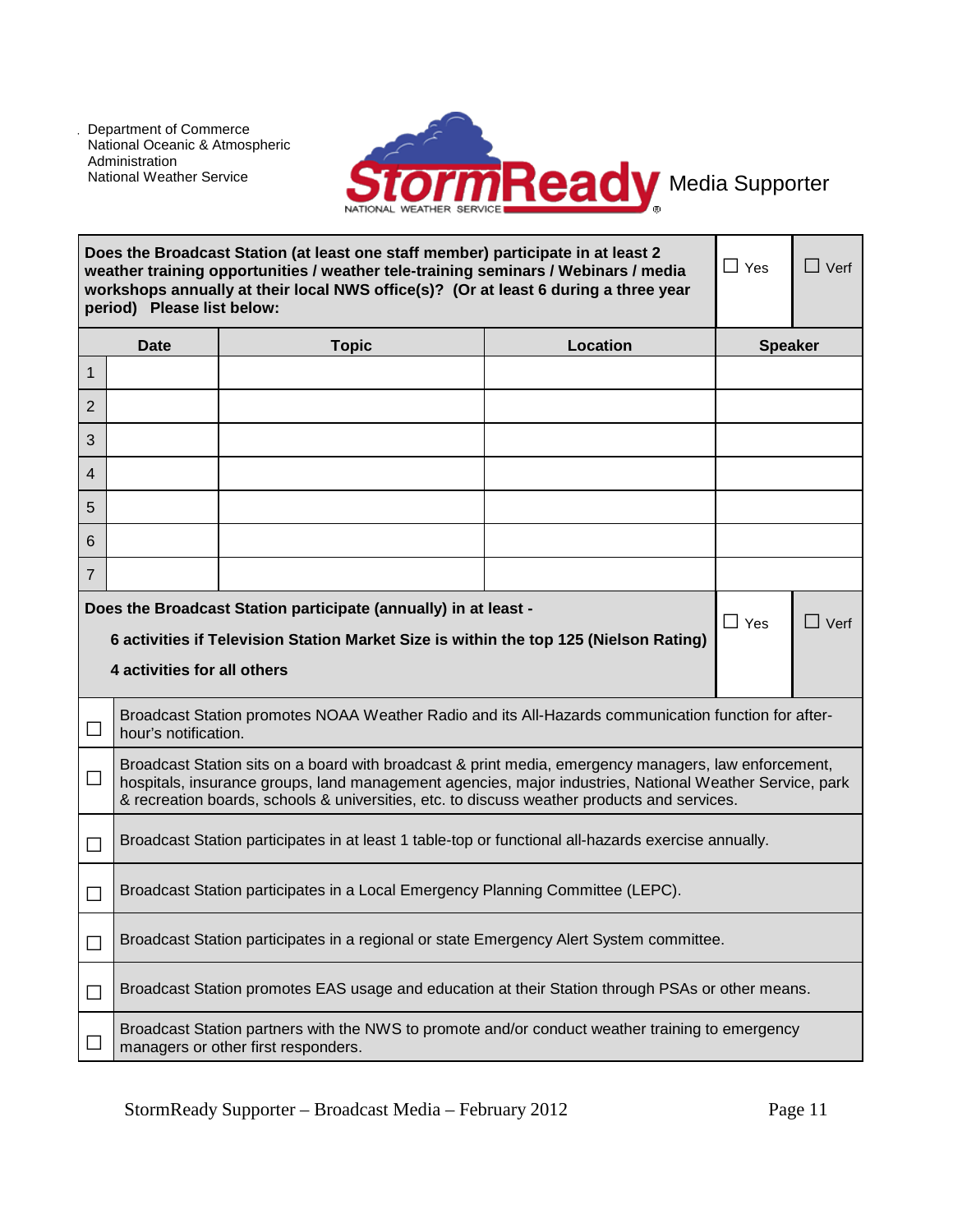

|        | Broadcast Station operates a weather safety web page or a link to an NWS safety page.                                                                                                                                                                                    |  |  |
|--------|--------------------------------------------------------------------------------------------------------------------------------------------------------------------------------------------------------------------------------------------------------------------------|--|--|
| $\Box$ | Broadcast Station has at least one staff member who has a professional weather "certification" or "seal"<br>from the American Meteorological Society or the National Weather Association or who holds a degree in<br>atmospheric sciences from an accredited university. |  |  |
| ப      | Broadcast Station has at least one staff member who participates in a local professional weather chapter<br>with either the American Meteorological Society or the National Weather Association.                                                                         |  |  |
| П      | At least one Broadcast Station employee has taken and completed a weather hazards and community risk<br>preparedness / emergency services course. These are free on the Internet.<br><b>Anticipating Hazardous Weather and Community Risk</b>                            |  |  |
|        |                                                                                                                                                                                                                                                                          |  |  |
|        | http://training.fema.gov/EMIWeb/IS/is271.asp                                                                                                                                                                                                                             |  |  |
|        | IS-22 Are You Ready? An In-depth Guide to Citizen Preparedness                                                                                                                                                                                                           |  |  |
|        | http://training.fema.gov/EMIWeb/IS/is22.asp                                                                                                                                                                                                                              |  |  |
|        | <b>Emergency Manager: An Orientation to the Position</b>                                                                                                                                                                                                                 |  |  |
|        | http://training.fema.gov/EMIWeb/IS/is1.asp                                                                                                                                                                                                                               |  |  |
|        | <b>Special Events Contingency Planning for Public Safety Agencies</b>                                                                                                                                                                                                    |  |  |
|        | http://training.fema.gov/EMIWeb/IS/IS15a.asp                                                                                                                                                                                                                             |  |  |
|        |                                                                                                                                                                                                                                                                          |  |  |
|        | Other: (as approved by the local board)                                                                                                                                                                                                                                  |  |  |

*List any additional comments or explanations below or on a separate sheet of paper*